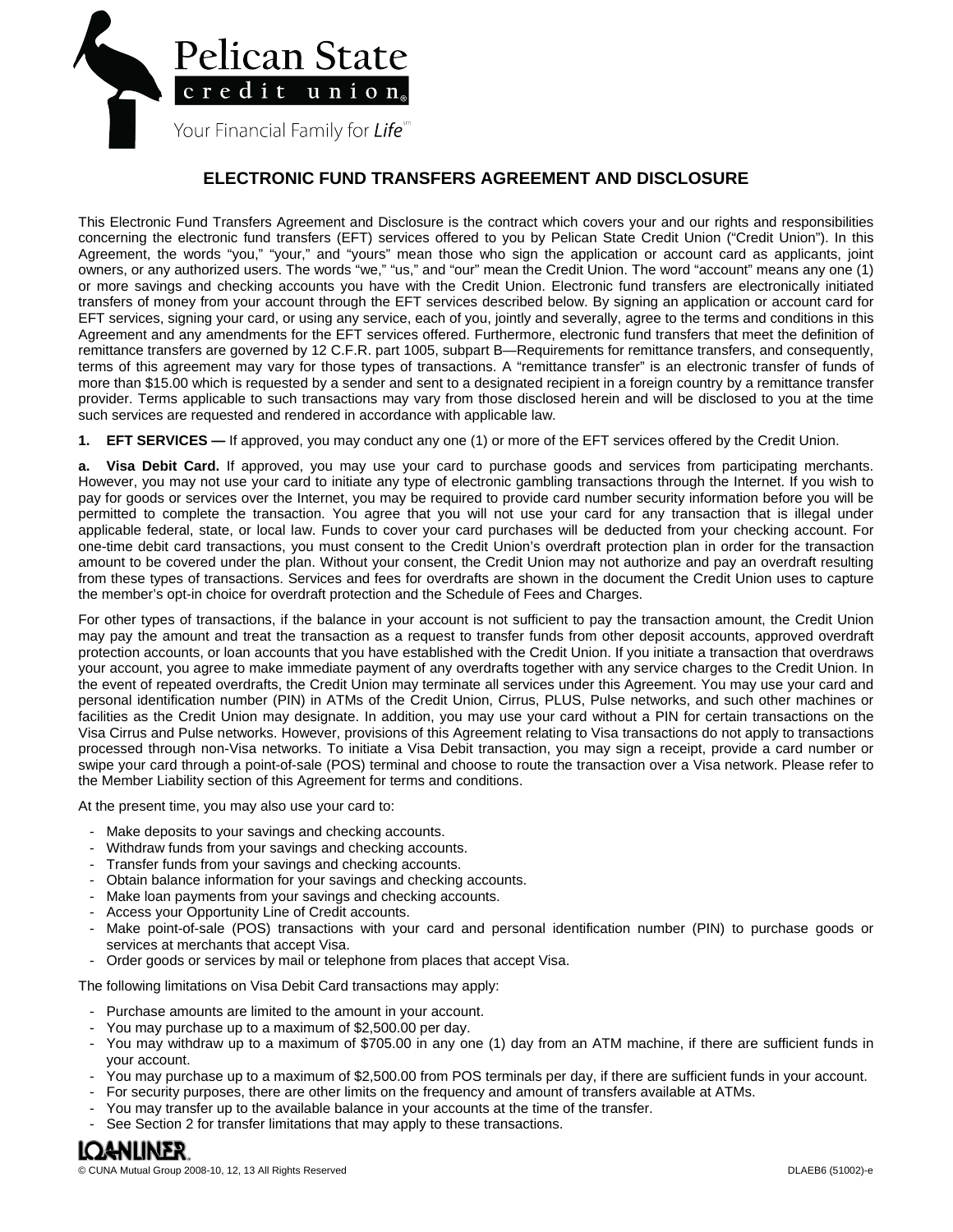**b. Health Savings Debit Card.** If you will be using your debit card to access a Health Savings Account (HSA), portions of this Agreement governed by Regulation E will not apply. A HSA account is defined by the IRS as a trust account, and therefore is not covered under Reg E. But portions of this Agreement such as Visa "0" liability for unauthorized use for example, do apply. Funds to cover your card purchases will be deducted from your Health Savings account. You may use your card and personal identification number (PIN) in ATMs of the Credit Union, Cirrus, PLUS, Pulse networks, and such other machines or facilities as the Credit Union may designate. In addition, you may use your card without a PIN for certain transactions on the Visa Cirrus, Pulse networks. However, provisions of this Agreement relating to Visa transactions do not apply to transactions processed through non-Visa networks. To initiate a Visa Debit transaction, you may sign a receipt, provide a card number or swipe your card through a point-of-sale (POS) terminal and choose to route the transaction over a Visa network. Please refer to the Member Liability section of this Agreement for terms and conditions.

At the present time, you may also use your card to:

- Make deposits to your Health Savings accounts.
- Withdraw funds from your Health Savings accounts.
- Transfer funds from your Health Savings accounts.
- Obtain balance information for your Health Savings accounts.
- Make point-of-sale (POS) transactions with your card and personal identification number (PIN) to purchase goods or services at merchants that accept Visa.
- Order goods or services by mail or telephone from places that accept Visa.

The following limitations on Health Savings Debit Card transactions may apply:

- You may purchase up to a maximum of \$2,500.00 per day.
- You may withdraw up to a maximum of \$705.00 in any one (1) day from an ATM machine, if there are sufficient funds in your account.
- You may purchase up to a maximum of \$2,500.00 from POS terminals per day, if there are sufficient funds in your account.
- For security purposes, there are other limits on the frequency and amount of transfers available at ATMs.
- You may transfer up to the available balance in your accounts at the time of the transfer.
- See Section 2 for transfer limitations that may apply to these transactions.

**c. Pelican Teller.** If we approve Pelican Teller for your accounts, a separate personal identification number (PIN) will be assigned to you. You must use your personal identification number (PIN) along with your account number to access your accounts. At the present time, you may use Pelican Teller to:

- Withdraw funds from your savings and checking accounts.
- Transfer funds from your savings and checking accounts.
- Obtain balance information for your savings, checking, loan, and certificate accounts.
- Make loan payments from your savings and checking accounts.
- Access your Opportunity Line of Credit account.
- Determine if a particular item has cleared.
- Obtain tax information on amounts earned on savings and checking accounts or interest paid on loan accounts.
- Verify the last date and amount of your payroll deposit.

Your accounts can be accessed under Pelican Teller via a touch-tone telephone only. Pelican Teller service will be available for your convenience 24 hours per day. This service may be interrupted for a short time each day for data processing.

The following limitations on Pelican Teller transactions may apply:

- There is no limit to the number of inquiries, transfers or withdrawal requests you may make in any one (1) day.
- See Section 2 for transfer limitations that may apply to these transactions.

The Credit Union reserves the right to refuse any transaction which would draw upon insufficient funds, exceed a credit limit, lower an account below a required balance, or otherwise require us to increase our required reserve on the account. All checks are payable to you as a primary member and will be mailed to your address of record. The Credit Union may set other limits on the amount of any transaction, and you will be notified of those limits. The Credit Union may refuse to honor any transaction for which you do not have sufficient available verified funds. The service will discontinue if no transaction is entered after numerous unsuccessful attempts to enter a transaction and there may be limits on the duration of each telephone call.

#### **d. Preauthorized EFTs.**

- Direct Deposit. Upon instruction of (i) your employer, (ii) the Treasury Department or (iii) other financial institutions, the Credit Union will accept direct deposits of your paycheck or federal recurring payments, such as Social Security, to your savings and/or checking account.
- Preauthorized Debits. Upon instruction, we will pay certain recurring transactions from your savings and/or checking account.
- See Section 2 for transfer limitations that may apply to these transactions.
- **Stop Payment Rights.** If you have arranged in advance to make electronic fund transfers out of your account(s) for money you owe others, you may stop payment on preauthorized transfers from your account. You must notify us orally or in writing at any time up to three (3) business days before the scheduled date of the transfer. We may require written confirmation of the stop payment order to be made within 14 days of any oral notification. If we do not receive the written confirmation, the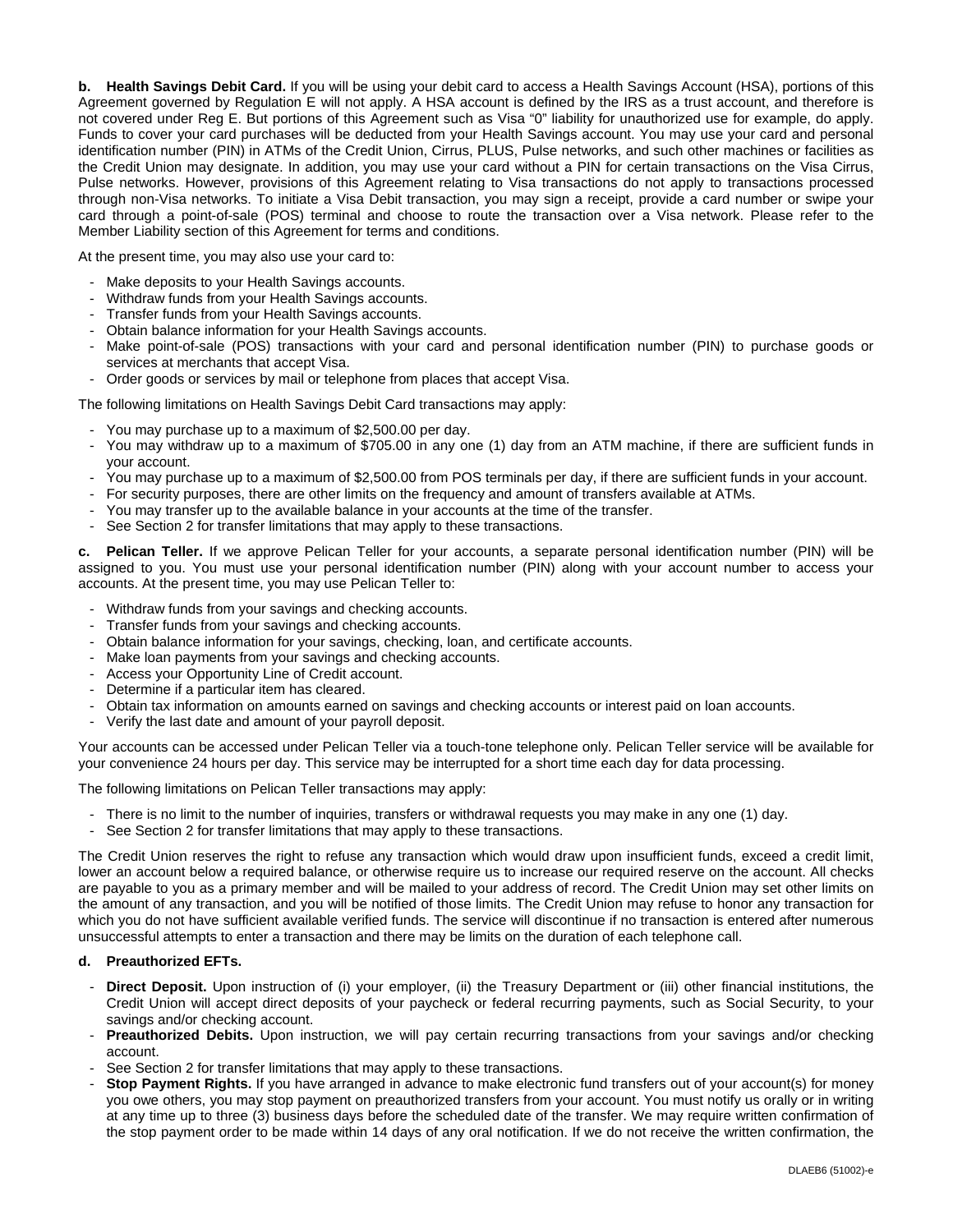oral stop payment order shall cease to be binding 14 days after it has been made. A stop payment request for preauthorized Electronic Fund Transfers will apply to all subsequent transfers, unless you withdraw the request.

- **Notice of Varying Amounts.** If these regular payments may vary in amount, the person you are going to pay is required to tell you, ten (10) days before each payment, when it will be made and how much it will be. You may choose instead to get this notice only when the payment would differ by more than a certain amount from the previous payment or when the amount would fall outside certain limits that you set.
- **Liability for Failure to Stop Payment of Preauthorized Transfers.** If you order us to stop payment of a preauthorized transfer three (3) business days or more before the transfer is scheduled and we do not do so, we will be liable for your losses or damages.

**e. Electronic Check Conversion/Electronic Returned Check Fees.** If you pay for purchases or bills with a check or draft, you may authorize your check or draft to be converted to an electronic fund transfer. You may also authorize merchants or other payees to electronically debit your account for returned check fees. You are considered to have authorized these electronic fund transfers if you complete the transaction after being told (orally or by a notice posted or sent to you) that the transfer may be processed electronically or if you sign a written authorization.

**f. Pelican@Net.** If we approve Pelican@Net for your accounts, a separate personal identification number (PIN) will be assigned to you. You must use your personal identification number (PIN) along with your account number to access your accounts. At the present time, you may use Pelican@Net to:

- Withdraw funds from your savings and checking accounts.
- Transfer funds from your savings and checking accounts.
- Obtain balance information for your savings, checking, loan, and certificate accounts.
- Make loan payments from your savings and checking accounts.
- Determine if a particular item has cleared.
- Obtain tax information on amounts earned on savings and checking accounts or interest paid on loan accounts.
- Verify the last date and amount of your payroll deposit.
- Make bill payments to preauthorized creditors.

Your accounts can be accessed under Pelican@Net via personal computer. Pelican@Net will be available for your convenience 24 hours per day. This service may be interrupted for a short time each day for data processing. We reserve the right to refuse any transaction which would draw upon insufficient funds, exceed a credit limit, lower an account below a required balance, or otherwise require us to increase our required reserve on the account. All checks are payable to you as a primary member and will be mailed to your address of record. We may set other limits on the amount of any transaction, and you will be notified of those limits. We may refuse to honor any transaction for which you do not have sufficient available verified funds. The service will discontinue if no transaction is entered after numerous unsuccessful attempts to enter a transaction and there may be limits on the duration of each access.

The following limitations on Pelican@Net transactions may apply:

- There is no limit to the number of inquiries, transfers or withdrawal requests you may make in any one (1) day.
- See Section 2 for transfer limitations that may apply to these transactions.

**g. Mobile Banking.** If we approve Mobile Banking for your accounts, a separate personal identification number (PIN) will be assigned to you. You must use your personal identification number (PIN) along with your account number to access your accounts. At the present time, you may use Mobile Banking to:

- Withdraw funds from your savings and checking accounts.
- Transfer funds from your savings and checking accounts.
- Obtain balance information for your savings, checking, loan, and certificate accounts.
- Make loan payments from your savings and checking accounts.
- Determine if a particular item has cleared.
- Obtain tax information on amounts earned on savings and checking accounts or interest paid on loan accounts.
- Verify the last date and amount of your payroll deposit.

Your accounts can be accessed under Mobile Banking via mobile device or other approved access device(s). Mobile Banking will be available for your convenience 24 hours per day. This service may be interrupted for a short time each day for data processing. We reserve the right to refuse any transaction which would draw upon insufficient funds, exceed a credit limit, lower an account below a required balance, or otherwise require us to increase our required reserve on the account. All checks are payable to you as a primary member and will be mailed to your address of record. We may set other limits on the amount of any transaction, and you will be notified of those limits. We may refuse to honor any transaction for which you do not have sufficient available verified funds. The service will discontinue if no transaction is entered after numerous unsuccessful attempts to enter a transaction and there may be limits on the duration of each access.

The following limitations on Mobile Banking transactions may apply:

- There is no limit to the number of inquiries, transfers or withdrawal requests you may make in any one (1) day.
- See Section 2 for transfer limitations that may apply to these transactions.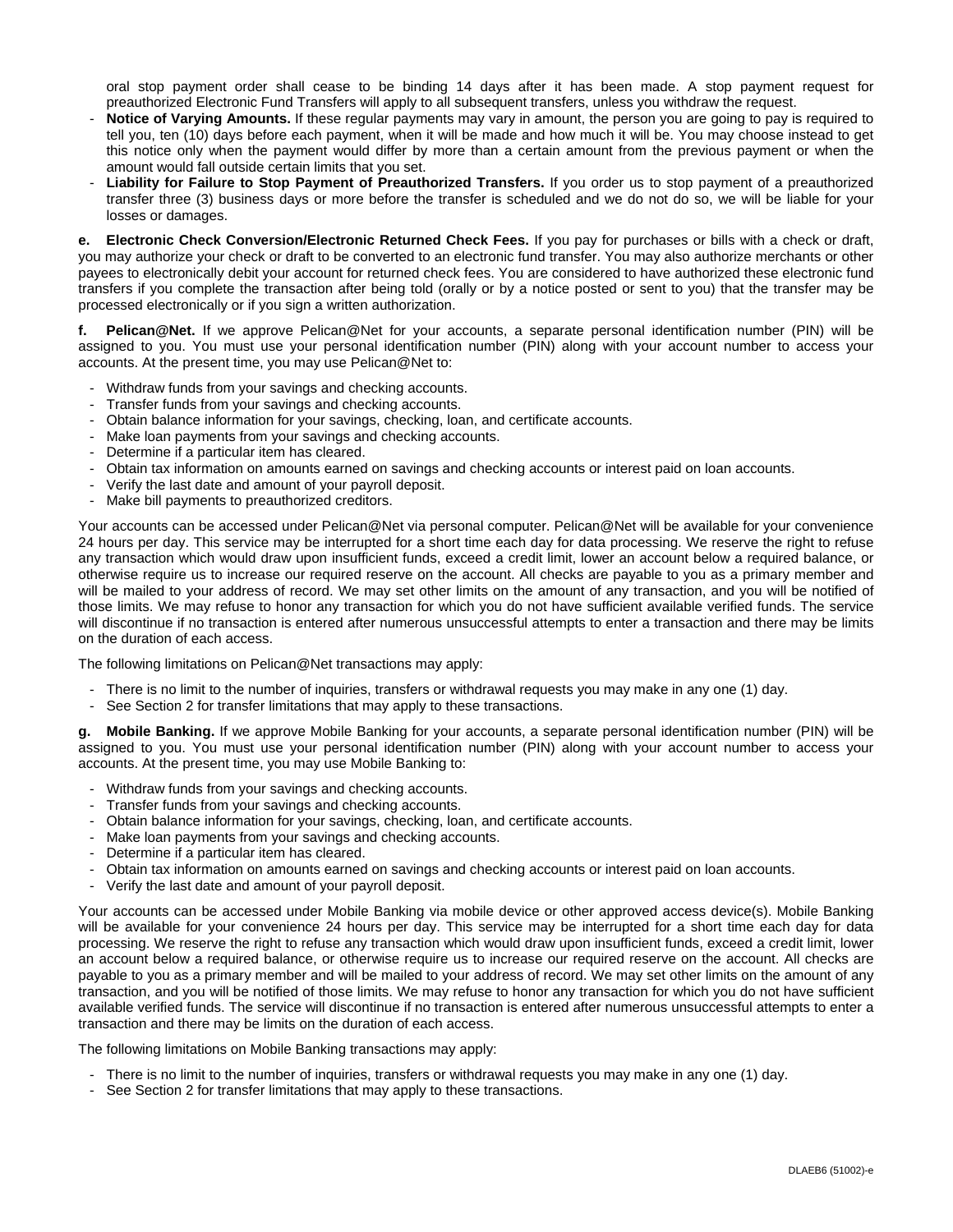**h. Bill Pay.** We will process bill payment transfer requests only to those creditors the Credit Union has designated in the User Instructions and such creditors as you authorize and for whom the Credit Union has the proper vendor code number. We will not process any bill payment transfer if the required transaction information is incomplete.

We will withdraw the designated funds from your checking account for bill payment transfer by the designated cutoff time on the date you schedule for payment. We will process your bill payment transfer within a designated number of days before the date you schedule for payment. You must allow sufficient time for vendors to process your payment after they receive a transfer from us. Please leave as much time as though you were sending your payment by mail. We cannot guarantee the time that any payment will be credited to your account by the vendor.

The following limitations on Bill Pay transactions may apply:

- There is no limit on the number of bill payments per day.

**2. TRANSFER LIMITATIONS —** For all savings accounts, you may make no more than six (6) transfers and withdrawals from your account to another account of yours or to a third party in any month by means of a preauthorized, automatic, or Internet transfer, by telephonic order or instruction, or by check, draft, debit card or similar order. If you exceed these limitations, your account may be subject to a fee or be closed.

#### **3. CONDITIONS OF EFT SERVICES —**

**a. Ownership of Cards.** Any card or other device which we supply to you is our property and must be returned to us, or to any person whom we authorize to act as our agent, or to any person who is authorized to honor the card, immediately according to instructions. The card may be repossessed at any time at our sole discretion without demand or notice. You cannot transfer your card or account to another person.

**b. Honoring the Card.** Neither we nor merchants authorized to honor the card will be responsible for the failure or refusal to honor the card or any other device we supply to you. If a merchant agrees to give you a refund or adjustment, you agree to accept a credit to your account in lieu of a cash refund.

#### **c. Foreign Transactions.**

**Visa.** Purchases and cash withdrawals made in foreign currencies will be debited from your account in U.S. dollars. The exchange rate between the transaction currency and the billing currency used for processing international transactions is a rate selected by Visa from a range of rates available in wholesale currency markets for the applicable central processing date, which rate may vary from the rate Visa itself receives or the government-mandated rate in effect for the applicable central processing date. The exchange rate used on the processing date may differ from the rate that would have been used on the purchase date or cardholder statement posting date.

A fee of 1.00% of the amount of the transaction, calculated in U.S. dollars, will be imposed on all foreign transactions, including purchases, cash withdrawals and credits to your account. A foreign transaction is any transaction that you complete or a merchant completes on your card outside of the United States, with the exception of U.S. military bases, U.S. territories, U.S. embassies or U.S. consulates.

**d. Security of Access Code.** You may use one (1) or more access codes with your electronic fund transfers. The access codes issued to you are for your security purposes. Any access codes issued to you are confidential and should not be disclosed to third parties or recorded on or with the card. You are responsible for safekeeping your access codes. You agree not to disclose or otherwise make your access codes available to anyone not authorized to sign on your accounts. If you authorize anyone to use your access codes that authority shall continue until you specifically revoke such authority by notifying the Credit Union. You understand that any joint owner you authorize to use an access code may withdraw or transfer funds from any of your accounts. If you fail to maintain the security of these access codes and the Credit Union suffers a loss, we may terminate your EFT services immediately.

**Joint Accounts.** If any of your accounts accessed under this Agreement are joint accounts, all joint owners, including any authorized users, shall be bound by this Agreement and, alone and together, shall be responsible for all EFT transactions to or from any savings and checking or loan accounts as provided in this Agreement. Each joint account owner, without the consent of any other account owner, may, and is hereby authorized by every other joint account owner, make any transaction permitted under this Agreement. Each joint account owner is authorized to act for the other account owners, and the Credit Union may accept orders and instructions regarding any EFT transaction on any account from any joint account owner.

**4. FEES AND CHARGES —** There are certain fees and charges for EFT services. For a current listing of all applicable fees, see our current Schedule of Fees and Charges that was provided to you at the time you applied for or requested these electronic services. From time to time, the charges may be changed. We will notify you of any changes as required by applicable law.

If you use an ATM not operated by us, you may be charged a fee by the ATM operator and by any international, national, regional, or local network used in processing the transaction (and you may be charged a fee for a balance inquiry even if you do not complete a funds transfer). The ATM surcharge will be debited from your account if you elect to complete the transaction or continue with the balance inquiry.

**5. MEMBER LIABILITY —** You are responsible for all transactions you authorize using your EFT services under this Agreement. If you permit someone else to use an EFT service, your card or your access code, you are responsible for any transactions they authorize or conduct on any of your accounts.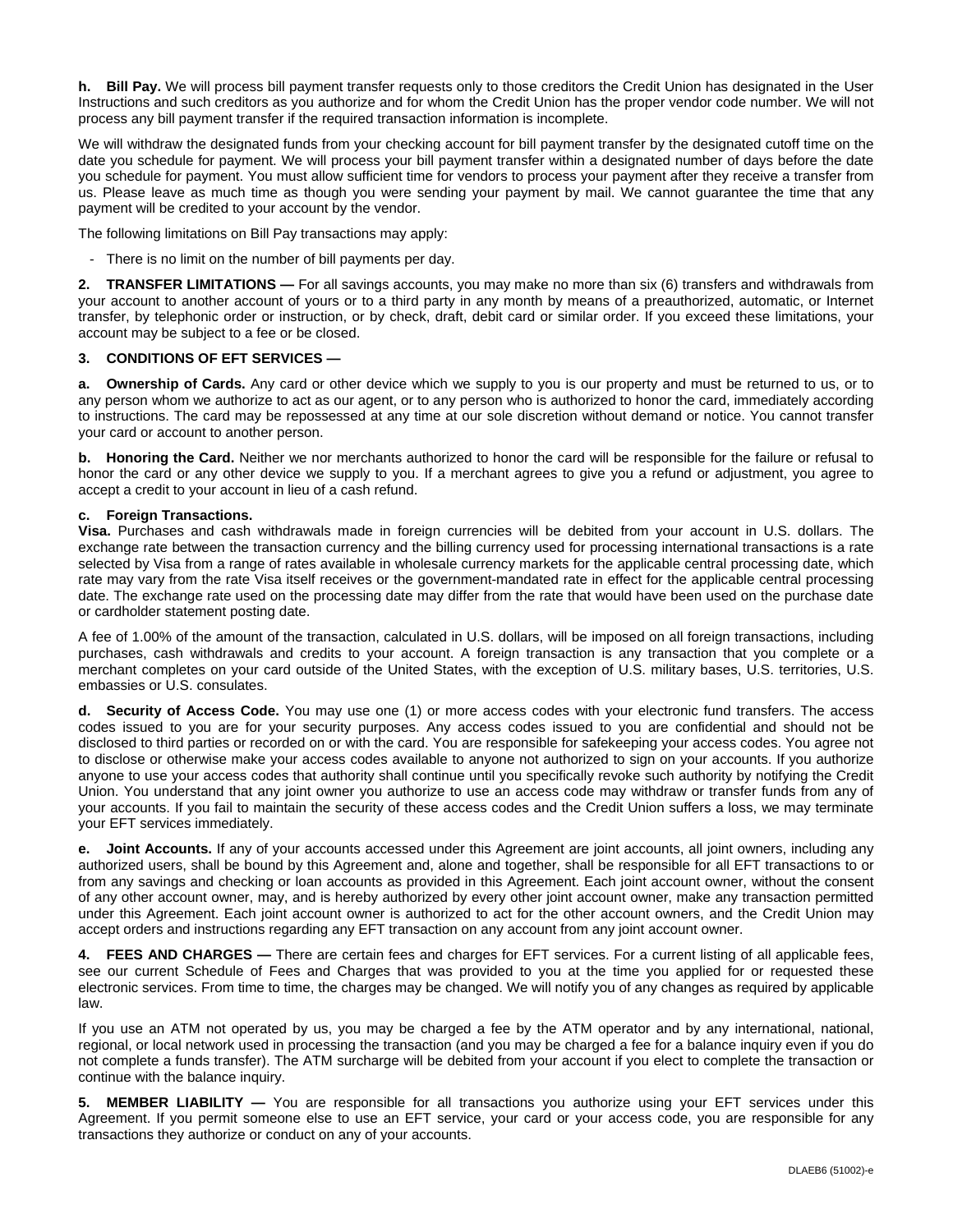TELL US AT ONCE if you believe your card or access code has been lost or stolen, if you believe someone has used your card or access code or otherwise accessed your accounts without your authority, or if you believe that an electronic fund transfer has been made without your permission using information from your check. Telephoning is the best way of keeping your possible losses down. You could lose all the money in your account (plus your maximum overdraft line-of-credit). If a transaction was made with your card or card number without your permission and was either a Visa or Interlink transaction, you will have no liability for the transaction, unless you were grossly negligent in the handling of your account or card or access code. For all other EFT transactions, including ATM transactions or if you were grossly negligent in the handling of your account or card or access code, your liability for an unauthorized transaction is determined as follows.

If you tell us within two (2) business days after you learn of the loss or theft of your card or access code, you can lose no more than \$50.00 if someone used your card or access code without your permission. If you do NOT tell us within two (2) business days after you learn of the loss or theft of your card or access code and we can prove we could have stopped someone from using your card or access code without your permission if you had told us, you could lose as much as \$500.00.

Also, if your statement shows transfers that you did not make including those made by card, access code or other means, TELL US AT ONCE. If you do not tell us within 60 days after the statement was mailed to you, you may not get back any money lost after the 60 days if we can prove that we could have stopped someone from making the transfers if you had told us in time. If a good reason (such as a hospital stay) kept you from telling us, we will extend the time periods.

If you believe your card or access code has been lost or stolen or that someone has transferred or may transfer money from your accounts without your permission, call:

(225) 408-6100 (800) 351-4877

or write to:

Pelican State Credit Union PO Box 40088 Baton Rouge, LA 70835 Fax: (225) 408-6200

You should also call the number or write to the address listed above if you believe a transfer has been made using the information from your check without your permission.

### **6. RIGHT TO RECEIVE DOCUMENTATION —**

**a. Periodic Statements.** Transfers and withdrawals made through any debit card transactions, HSA debit card transactions, audio response transactions, preauthorized EFTs, online/PC transactions, mobile access device transactions or bill payments you make will be recorded on your periodic statement. You will receive a statement monthly unless there is no transaction in a particular month. In any case, you will receive a statement at least quarterly.

**b.** Terminal Receipt. You can get a receipt at the time you make any transaction (except inquiries) involving your account using an ATM and/or point-of-sale (POS) terminal.

**c. Direct Deposit.** If you have arranged to have a direct deposit made to your account at least once every 60 days from the same source and you do not receive a receipt (such as a pay stub), you can find out whether or not the deposit has been made by calling (225) 408-6100 or (800) 351-4877. This does not apply to transactions occurring outside the United States.

**7. ACCOUNT INFORMATION DISCLOSURE —** We will disclose information to third parties about your account or the transfers you make:

- As necessary to complete transfers;
- To verify the existence of sufficient funds to cover specific transactions upon the request of a third party, such as a credit bureau or merchant;
- If your account is eligible for emergency cash and/or emergency card replacement services and you request such services, you agree that we may provide personal information about you and your account that is necessary to provide you with the requested service(s);
- To comply with government agency or court orders; or
- If you give us your written permission.
- **8. BUSINESS DAYS —** Our business days are Monday through Friday, excluding holidays.

**9. CREDIT UNION LIABILITY FOR FAILURE TO MAKE TRANSFERS —** If we do not complete a transfer to or from your account on time or in the correct amount according to our agreement with you, we may be liable for your losses or damages. However, we will not be liable for direct or consequential damages in the following events:

- If, through no fault of ours, there is not enough money in your accounts to complete the transaction, if any funds in your accounts necessary to complete the transaction are held as uncollected funds pursuant to our Funds Availability Policy Disclosure, or if the transaction involves a loan request exceeding your credit limit.
- If you used your card or access code in an incorrect manner.
- If the ATM where you are making the transfer does not have enough cash.
- If the ATM was not working properly and you knew about the problem when you started the transaction.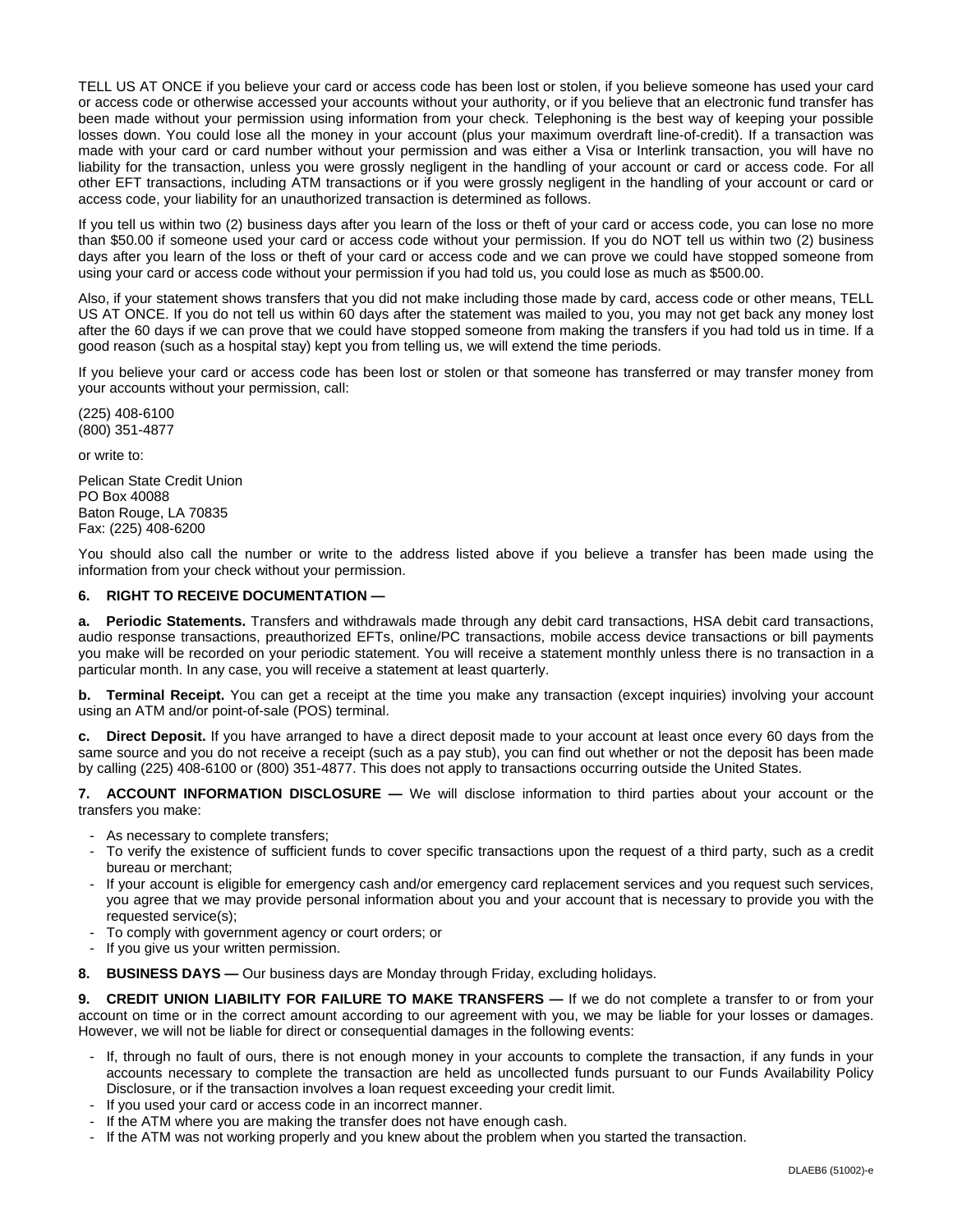- If circumstances beyond our control (such as fire, flood or power failure) prevent the transaction.
- If the money in your account is subject to legal process or other claim.
- If funds in your account are pledged as collateral or frozen because of a delinquent loan.
- If the error was caused by a system of any participating ATM network.
- If the electronic transfer is not completed as a result of your willful or negligent use of your card, access code, or any EFT facility for making such transfers.
- If the telephone or computer equipment you use to conduct audio response, online/PC, or mobile banking transactions is not working properly and you know or should have known about the breakdown when you started the transaction.
- If you have bill payment services, we can only confirm the amount, the participating merchant, and date of the bill payment transfer made by the Credit Union. For any other error or question you have involving the billing statement of the participating merchant, you must contact the merchant directly. We are not responsible for investigating such errors.
- Any other exceptions as established by the Credit Union.

**10. NOTICES —** All notices from us will be effective when we have mailed them or delivered them to the appropriate address in the Credit Union's records. Notices from you will be effective when received by the Credit Union at the address specified in this Agreement. We reserve the right to change the terms and conditions upon which this service is offered. We will mail notice to you at least 21 days before the effective date of any change. Use of this service is subject to existing regulations governing the Credit Union account and any future changes to those regulations.

The following information is a list of safety precautions regarding the use of ATMs and night deposit facilities:

- Be aware of your surroundings, particularly at night.
- Consider having someone accompany you when the ATM or night deposit facility is used after dark.
- Close the entry door of any ATM facility equipped with a door.
- If another person is uncomfortably close to you at the time of your transaction, ask the person to step back before you complete your transaction. If it is after the regular hours of the financial institution and you are using an ATM, do not permit entrance to any person you do not know.
- Refrain from displaying your cash at the ATM or night deposit facility. As soon as your transaction is completed, place your money in your purse or wallet. Count the cash later in the safety of your car or home.
- If you notice anything suspicious at the ATM or night deposit facility, consider using another ATM or night deposit facility or coming back later. If you are in the middle of a transaction and you notice something suspicious, cancel the transaction, take your card or deposit envelope, and leave.
- If you are followed after making a transaction, go to the nearest public area where people are located.
- Do not write your personal identification number (PIN) or access code on your ATM card.
- Report all crimes to law enforcement officials immediately. If emergency assistance is needed, call the police from the nearest available public telephone.

**11. BILLING ERRORS —** In case of errors or questions about electronic fund transfers from your savings and checking accounts or if you need more information about a transfer on the statement or receipt, telephone us at the following number or send us a written notice to the following address as soon as you can. We must hear from you no later than 60 days after we sent the first statement on which the problem appears. Call us at:

(225) 408-6100 (800) 351-4877

or write to:

Pelican State Credit Union PO Box 40088 Baton Rouge, LA 70835 Fax: (225) 408-6200

- Tell us your name and account number.
- Describe the electronic transfer you are unsure about and explain, as clearly as you can why you believe the Credit Union has made an error or why you need more information.
- Tell us the dollar amount of the suspected error.

If you tell us orally, we may require that you send us your complaint or question in writing within ten (10) business days.

We will determine whether an error has occurred within ten (10)\* business days after we hear from you and will correct any error promptly. If we need more time, however, we may take up to 45\*\* days to investigate your complaint or question. If we decide to do this, we will credit your account within ten (10)\* business days for the amount you think is in error so that you will have the use of the money during the time it takes us to complete our investigation. If we ask you to put your complaint or question in writing and we do not receive it within ten (10) business days, we may not credit your account.

We will tell you the results within three (3) business days after completing our investigation. If we decide that there was no error, we will send you a written explanation. You may ask for copies of the documents that we used in our investigation.

\* If you give notice of an error within 30 days after you make the first deposit to your account, we will have 20 business days instead of ten (10) business days to investigate the error.